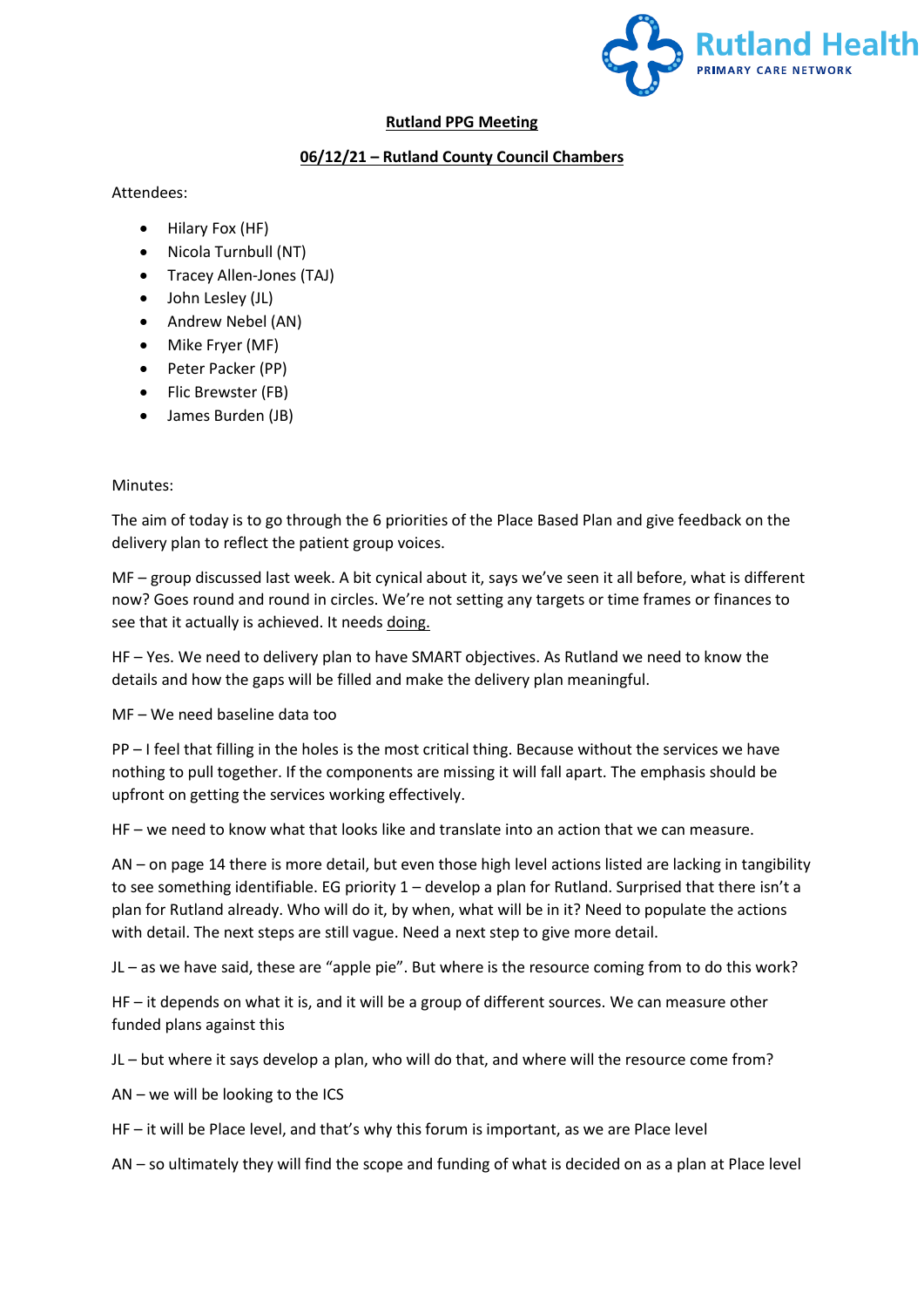

TAJ – there is also community and voluntary sector and funding in there so we need to be looking there too.

HF – there is a lot of funding available if you can place bids and support pilots, it's not usually the funding that is the blocker. If we look at section 6 – these are still high level. What do we want to see in there? Looking at priority  $1 - I$  would want to see an improvement in childhood immunisation as providing the best start in life. It is easy to measure and freely available, and we know looking at health inequalities that we have patients who are likely to have lower immunisation rates. It then becomes the responsibility of the system rather than just the GP. We don't have access to military families but as a Place we can ask others to take responsibility.

JB – the good thing about imms is that it means you have contact with the hidden families and children who are not seen. If you target those patients they are probably the ones who need the most support.

PP – if we are looking at imms. You have to start by having a reliable means of measuring what is happening. What about the military who we cannot oversee? We need to set a target

HF – we have fingertips data and public data available, Public Health will have numbers and rates. Making it a plan that we all own then each bit does what it can to reach its target. The people that the council are responsible for, military, GP, then we will all get our numbers up. We want to see an improvement. And we need to understand the numbers of those not being seen. We need to build into the plan a recognition of the minorities who are not being seen. Our deprived families miss out more because they live in an affluent area that is assumed to have no problems.

FB – need to consider the numbers, as opposed to just percentages, because 8% means something different in Leicester than it would here

JB – Corby families vs Rutland families and support available

PP – why is it lacking in Rutland? (The support for low income families as opposed to Corby)

JB – until you drill down on the detail then higher lever organisations make assumptions that you will align to the area around you. But the reality is that you become less visible. It is good to look at it from a numbers perspective as opposed to the percentages as it makes it more real.

AN – this also comes back to other resources, e/g/ schools, how do we engage those in the actions and what we want to define, because we need those expertise. So does there need to be a process of how we include those groups?

TAJ – they are engaging in stakeholders and their opinions. That is going on in tandem with the consultation and workshops are happening.

AN – how are we mobilising them to work in an integrated way with what we are doing? This is a very patient centric group but if we're trying to define the totality of the plan then we are not the correct people. We need to know what the other experts in the system are planning and thinking. What are the other key issues?

HF – waiting times for community paediatrics, worse in Rutland than other areas. Dental and Eye checks in schools – again, that is Public Health and what the council is choosing to spend its budget on or not. Mental health and maternal health. We have lots of community resources that could be used better, such as Pepper's. There are resources that we don't know about.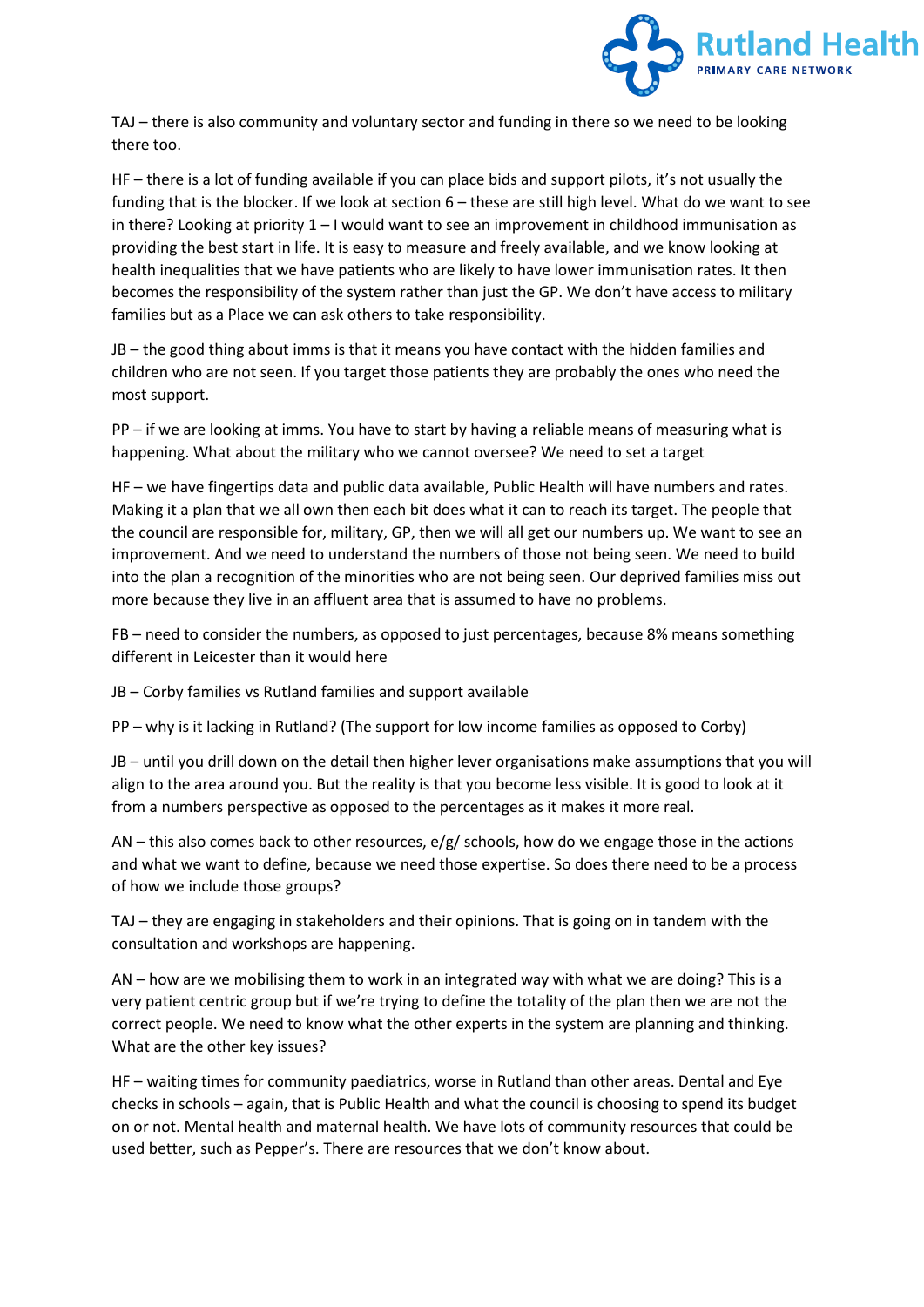

JB – there is a 2 month wait for childhood psychiatrists privately, let alone the NHS patients, so they tend to go out of county. If we were setting a target on that, it would be difficult, because you either raise your referral criteria or increase staff which takes time. It's difficult to reduce queues.

HF – if we say that our target is to reduce waiting time for children's mental health, then what are we doing about it in GP, what is the council doing, what are community services doing? That's where the place-based plan comes in and joint ownership of it.

JB – It is also about how those other services are introduced to people and highlighted. Often it is a rejection letter that lists other services. Would it be better done by a phone call. Is there capacity in the third party that patients can be sent on to in the voluntary sector?

HF – we do now have our social prescribing team, so we don't need to know everything. If we need more access to mental health support, then how can we achieve that? What we might need is a care coordinator to make that happen.

PP – the magic word it triage, deciding the route.

HF – yes and bridging the gaps because often the triage is go on a 2 year waiting list, or nothing.

AN – maybe there are certain areas where as opposed to a percentage increase, you might set an absolute minimum, for example, when a referral is made for MH then the patient should be seen within 3 months. Dental care – not one Stamford dentist takes NHS patients. If you are a single mum with children, you can't attend and can't take children. So every child in Rutland should have access to dental care without question. Many children in areas of deprivation have poor dental care.

PP – it's the same as the school dental examinations which no longer happen.

JB – that also links to those missed children who don't have immunisations etc as they can't travel elsewhere and don't attend.

TAJ – the idea of getting leverage in certain age groups to then identify families under the radar. Is it important in this plan to have the whole family approach? We assume we will start with children and move out, but it doesn't have to be about that. There's no wrong age to start to identify families and children who need support.

PP – looking at the 1001 days. Is it impossible to set targets on that? For example, saying every child needs to be seen so many times in those 1001 days?

JB – that is where the plan needs to come into place because there are plans in place that support those, but the issue is the children who then don't attend. 1000 days is roughly where new synapses and brain development occurs, which is why that is the focus of the plan. Their ability to learn and socialise is set in those days.

PP – so the target is ensuring that those percent who are slipping through

AN – I wonder if we could just to priority 4 as we won't have time to read through the whole plan, as we know in Rutland that we don't have the breadth of services available in the rest of LLR, and patients struggle with access. Yes we are affluent, but we are elderly affluent in remote places with limited access to transport. Can we bid for a diagnostic centre to be in RMH and improve diagnostic capabilities in Rutland?

HF – it's likely that due to the speciality that the diagnostic hubs will be provided that our diagnostic hub will be in Melton to cover the East and Rutland. But what is important is what they are calling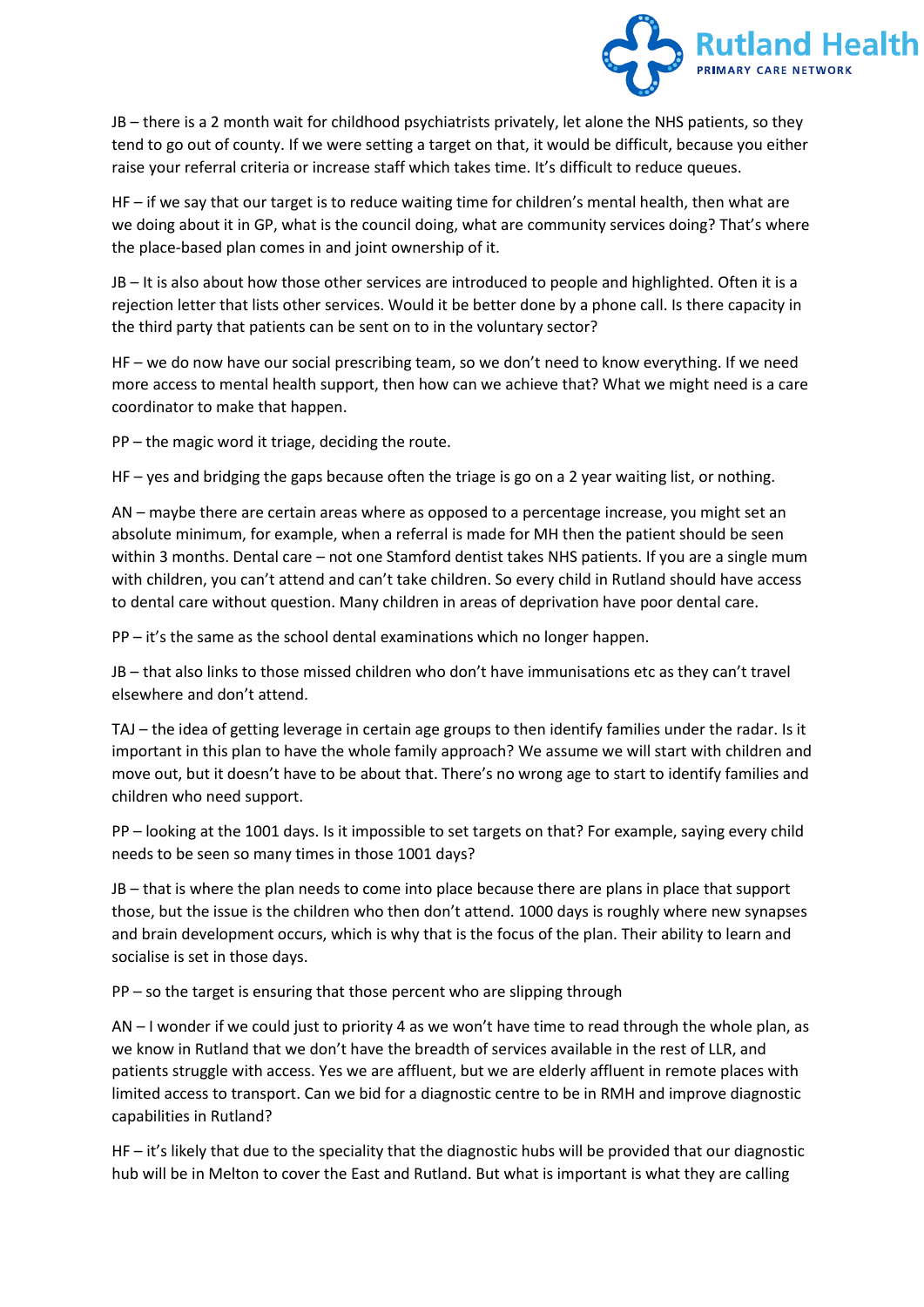

"spokes". So it may mean that MRI and endoscopy is only available in Rutland but the "spokes" such as 24hr ECG and ultrasound etc we should be able to access in Rutland as opposed to the current travel to Glenfield etc. As far as we are concerned Melton would be good enough.

AN and MF – agree that would be a good outcome

AN – that is great but another challenge is that there is an MRI in Stamford Hospital and for many patients just going to Stamford is better than Melton. So are the diagnostic pathways allow you to make that referral across boarder in a Lincolnshire CCG. As it should be

HF – we can order scans at Peterborough and Stamford if our system is configured to do that. Empingham and MOSS are, but Uppingham and Oakham aren't. We need to look to ensure that all practices are configured to all local hospitals. What doesn't exist is consultant pathways. If you see a consultant in Oakham and need a scan, there is not a pathway for a scan in Stamford.

PP – is it correct that as a patient who needs some treatment, I can elect to go anywhere?

HF – Yes

JB – the system, ICE, doesn't always join up. So sometimes you get better joined up care by sticking to Leicester because the consultant cannot see results for someone who had bloods taken in another locality.

AN – and I think what Hilary said about the consultants having more issues is true. The other issue is reimbursement to travel costs and where your postcode is. There are examples where simple measures can make a difference to patients

JL – this is not patient centric, this is System centric, and it can be changed

AN – it's not even GP centric, it is system centric.

PP – I would love that to be an objective, to solve the cross-border problems.

HF – I think we have this as a priority but there are things we don't know are an issue and therefore they don't get addressed. In this plan there is something about engaging across borders. What it doesn't mean is two CCG bosses talking, it means that a patient can go for their bloods somewhere and they consultant can access them etc.

JL – there is also the issue of man power to run the resources etc.

JB – part of the issue is how long it takes to man the resources

HF – and that is why in Rutland we don't have that kind of equipment

TAJ – we also need to look at this from a children's perspective, and phlebotomy is a big one

HF – so we need this to be an action where diagnostics are available to anyone anywhere, including children

JB – the collections for bloods are early afternoon, so there are lots of areas that could be improved to make a difference. What you need is a centralised, expert place where people are doing it often enough and it is done well.

PP – we have RMH so we could have someone there one day a week

HF – for children, one day a week at RMH would be great.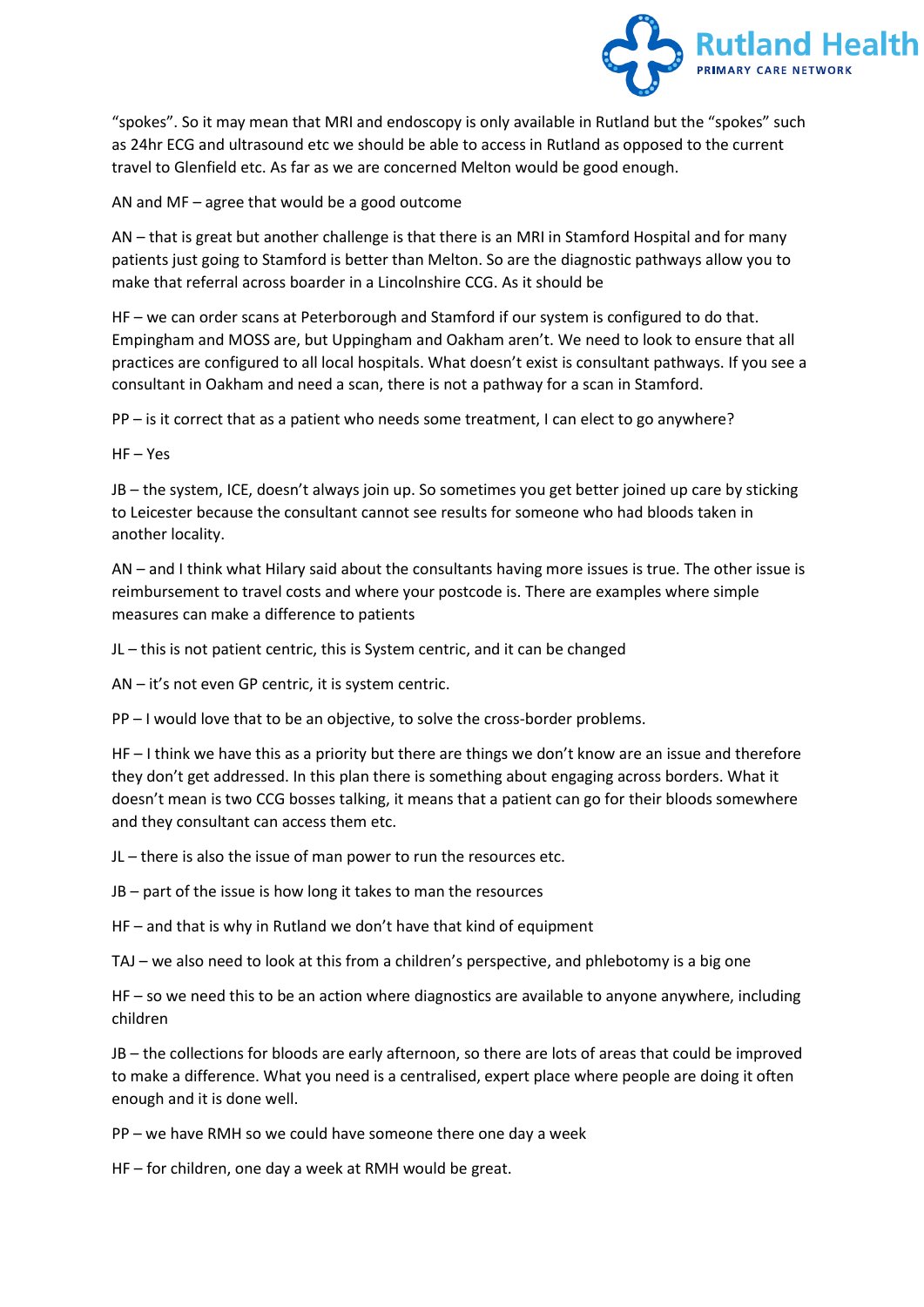

AN – there are some services we know are deficient, e.g. community nursing. All I hear from patients is that community nurses are scarcely available.

HF – they are not the most skilled and they are spread very thinly across Melton and Rutland and are task specific as opposed to a continued care of a patient.

AN – a discussion of services as opposed to the high-level discussion is conducive to defining where improvement is necessary.

FB – it's the patients' perception of the services that are available. They are more concerned with what is happening to them and now as opposed to the high-level priorities.

MF – unfortunately the perception is that GP services are falling. If you look at ratings of local GPs, the perception is that the service has dropped because of the Covid vaccination programme, but on a whole, it hasn't changed that much.

AN – another area is elderly care and where primary and social care come together, and this is another aspect where it would be interesting to know what the service is and what the plans are. Elderly care must be high on the agenda for many patients.

MF – for example there is a queue now on 999 calls

JL – that is a process issue too

AN – another example is the Stamford Minor Injuries which is supposed to be an Urgent Treatment Centre and open longer than it is and many patients don't know about it.

NT – how do we best communicate this information to patients too? Because we can share on Facebook but we miss so many patients.

PP – the practices are relying on PPGs to disseminate the information, there is no real professional body to share information and disseminate to the population. Information can also be relayed incorrectly.

FB – The MIU information could be put on the practice websites. If you hit more patients that way then it is improved compared to before. We can ask the local paper etc. You're never going to reach everyone but you can increase it.

HF – what we really need is for lots of people to respond to this plan individually and lots of engagement that says the same message, e.g. we need children's phlebotomy in Rutland. Being too vague, such as we need more services, is still easy to ignore as opposed to specifics.

FB – I still think that somewhere in this there needs to be a way to access the families who do not tend to engage.

AN – and landing the paper on someone's desk doesn't enable you to put your finger on the exact things that need changing. It doesn't open the dialogue and the detail of what matters. Empingham have identified our patients by ward and sent the parishes copies of the draft plan to disseminate and gain feedback. The worry is that it is easy to sit and look at the plan and say yes it is good. We need to open conversation about services and how we can make the patients' lives better.

JL – looking at the priorities is probable 2 or 3 days of discussion. There is a vast amount of work to be done.

HF – the plan is there will probably be meetings on each priority.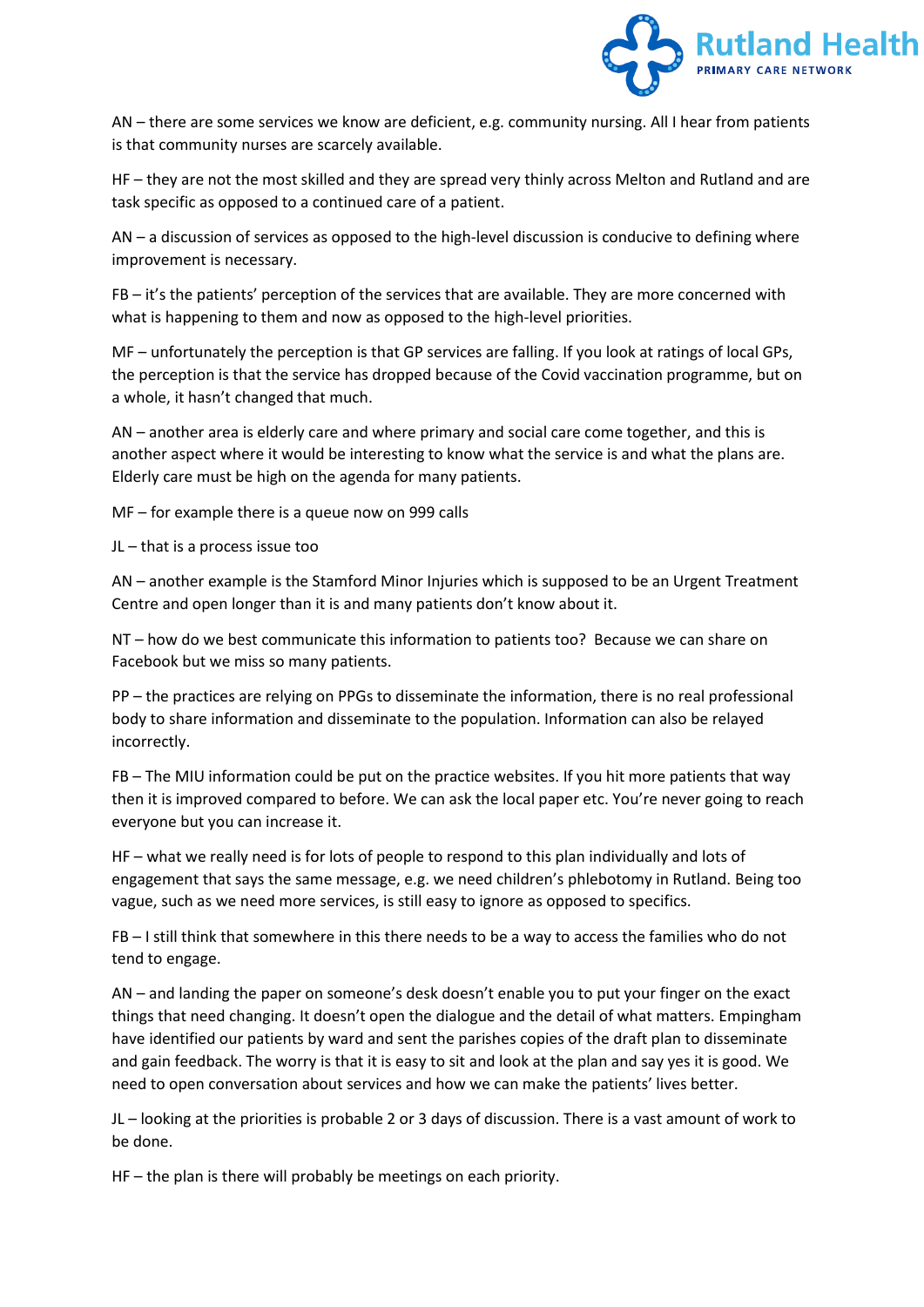

AN – it's a good start, this plan, but there are many more steps to go. There are specialists that need to come together and task and finish groups to define the tangible elements and it's a big piece of work.

PP – is this from Rutland County Council

HF – no, it is the Health and Wellbeing Board - CCG, Rutland County Council and one of the Councillors – it was Alan Walters but is now Oliver Hemsley as interim, LPT, Hilary.

PP – so could this not go out as a paper to all residents? Or these questions be asked?

HF – they have done that with the Future Rutland, and some of that feedback is in here. We as a PPG for Rutland, have a strong voice. It may be that we can't get 1000 voices, but if we have a consensus from this group, it is difficult for them not to listen to that.

AN – that's why this represents a valuable additional layer to our practice level work

JL – where do we go from here? To progess this

HF – we need to produce a Rutland PPG response to this plan. We need to put that forward

JL – as an action from our perspective, what can we do? I have in mind our virtual PPG we have in Uppingham. We can cut this down, because its too big, and send it out to many of those people. How are you going to analyse it? The other thing at the surgery is a survey monkey questionnaire, as a pilot, but the work is in the summarising of the data

HF – the consultation is open on the Council, but the specifics is about what happens to patients that make their lives difficult? We need specific patient stories and examples to bring this down from high level to things that matter. It doesn't need to be a generalised story, what we need is as many people as possible to fill in the consultation with as much detail as possible.

JB – we also need to ensure it is specific issues that are solvable to help a patient's journey. For example, not being able to get a blood test done is specific and solvable and makes a difference to the patient journey. But saying I couldn't see a GP on a day of my choice because I want to, is hard to fix and measure. What we need are the specific gremlins in the system that impact on patient care. It's not about access to GP's, it's about the pathways being better.

AN – I would also like to tap into the CCG (what will be the ICS) but there will be a number of people who will be employed to look at health care within Rutland who look at these issues. So can we tap into some of them?

HF – that is what I think will be at the meetings, it is the CCG who has written this.

AN – so can we sit down with the people who wrote this to look at the delivery plan and shape it?

HF – the delivery plan isn't there because they don't know.

PP – if we have a mandate and put it together to present them with a set number of points that we as Rutland patients believe in

AN – as PPGs lets try and flesh these points out to spot these gremlins in the system to feed into the plan. Using the plan to shape those and what the plan means to those patients.